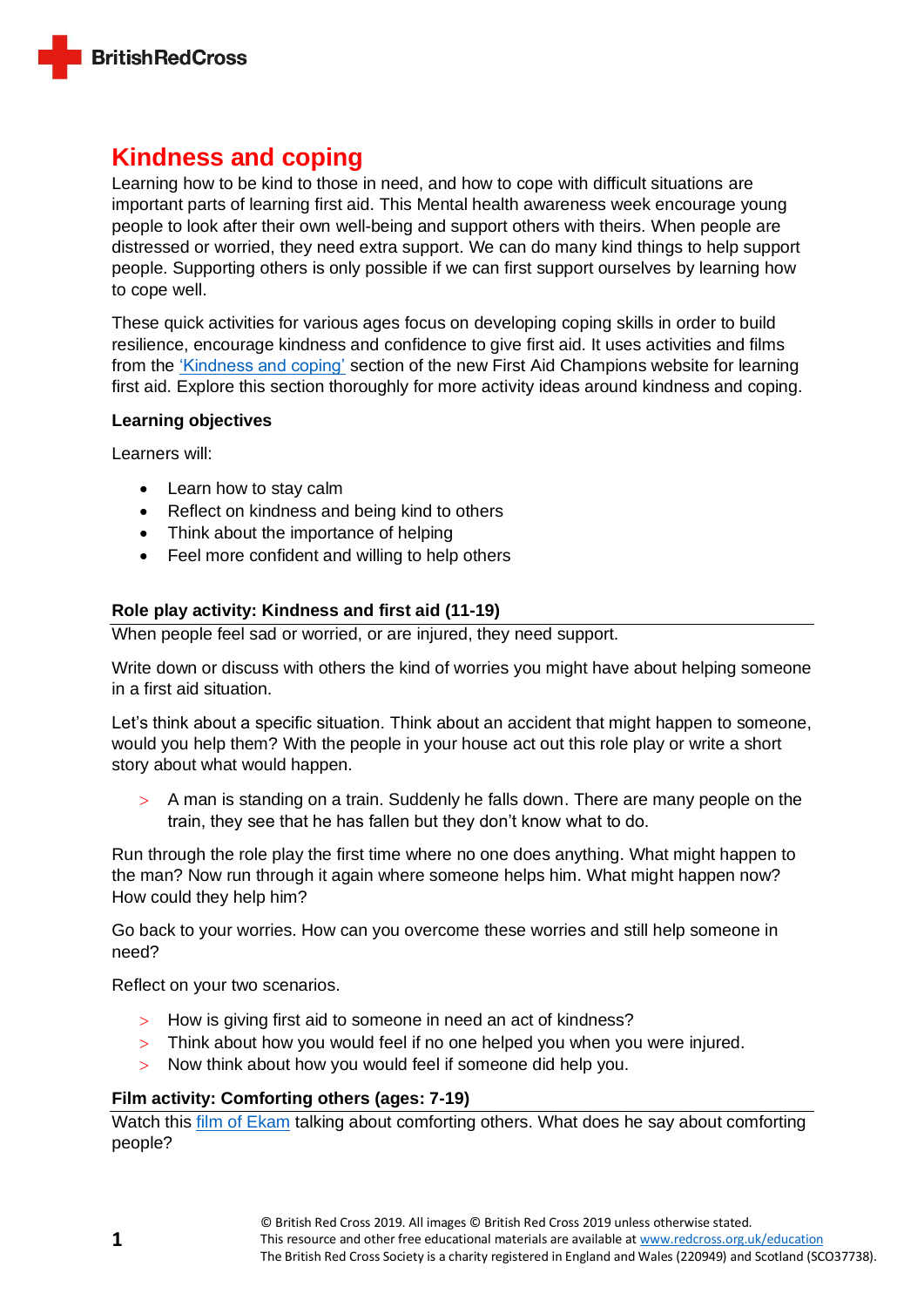

What does the word 'kindness' mean to you? Write down all the things you think about when you hear the word 'kindness'.

How can we be kind when someone needs first aid?

Why is showing kindness to people who are distressed or injured important?

To explore this activity more visit the [Emotions and comforting](https://firstaidchampions.redcross.org.uk/primary/kindness-and-coping/emotions-and-comforting-others/) others page of First aid champions.

#### **Reflective activity: Head, heart hands (ages 7-19)**

Think about how people might feel in a first aid emergency and how we can make them feel better with this simple activity.

Draw the outline of head, a heart and a hand on a piece of paper.

- Inside the **head** write all the things a person who is in distress or injured might be **thinking.**
- Inside the **heart** write all the things a person who is in distress or injured might be **feeling.**
- Inside the **hand** write all the things a person who is in distress or injured might **do or act like.**

What kind of things did you write? How would you describe their mood in one word?

Now imagine you want to help this person. How can you use your head, heart and hands to support them? Write ideas around the outside of the picture.

- How can you use your **head**? What **skills, knowledge or ideas** do you have that can help.
- How can you use your **heart**? What **emotions or comforting words** might make them feel better?
- How can you use your **hands**? What **skills or actions** can you do to help them?

Check out this [link](https://www.preparecenter.org/toolkit/kidskit/) for an illustrated version of the instructions in the 'Kindness' section.

## **Reflective activity: Coping skills (ages: 11-19)**

What is coping? Define 'coping' in your own words.

Now think about the dictionary definition. The Oxford English Dictionary definition of coping is: "to deal effectively with something difficult."

This is only one definition of it. Think about:

- Does it cover what you were thinking?
- > Does it have enough detail?
- $>$  Is there anything you would change or add?

People often talk about 'coping mechanisms' - these are activities or exercises people do to helpful them cope with certain situations, thoughts or feelings. Do you have any coping mechanisms?

What do you normally do to help yourself deal with something that is difficult? Understanding what makes you feel better will help you to be more prepared in the future. You can use these things to help you in difficult situations.